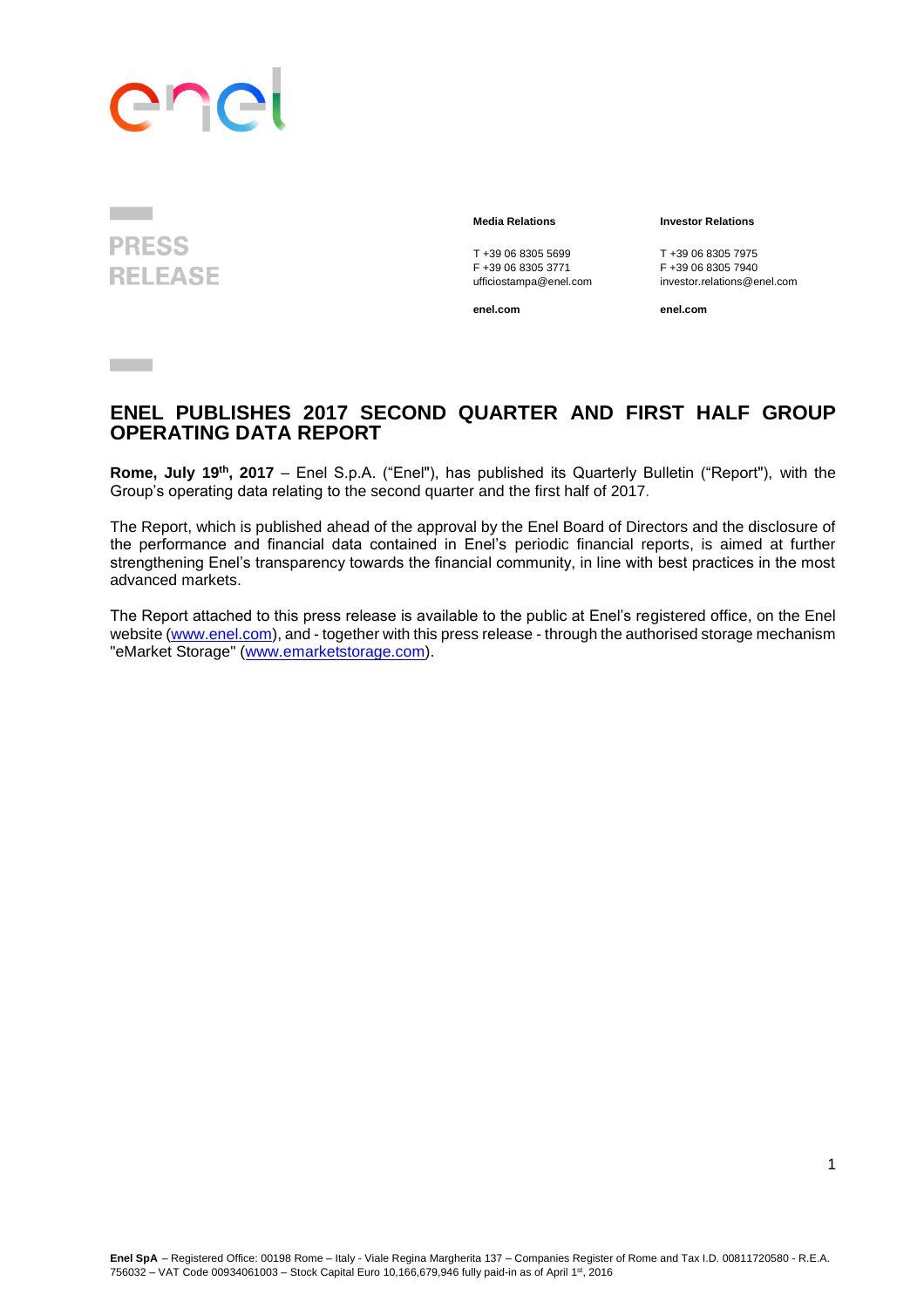**Operating data**



**1 1**

#### **Group net production**

|                                                      |                   | 2Q 2017  |              |            | 1H 2017           |                                              |
|------------------------------------------------------|-------------------|----------|--------------|------------|-------------------|----------------------------------------------|
| <b>Group</b>                                         | GWh               | % Weight | $\Delta$ yoy | <b>GWh</b> | % Weight          | $\Delta$ yoy                                 |
| <b>Hydro</b>                                         | 13,424            | 23.2%    | $-23%$       | 27,559     | 22.7%             | $-15%$                                       |
| Wind                                                 | 3,995             | 6.9%     | $-6%$        | 8,494      | 7.0%              | $-11%$                                       |
| <b>Other Renewables</b>                              | 1,979             | 3.4%     | 7%           | 3,954      | 3.3%              | 8%                                           |
| <b>Nuclear</b>                                       | 5,912             | 10.2%    | $-33%$       | 13,096     | 10.8%             | $-31%$                                       |
| Coal                                                 | 16,635            | 28.7%    | 11%          | 34,843     | 28.8%             | 7%                                           |
| <b>CCGT</b>                                          | 9,832             | 17.0%    | 12%          | 20,447     | 16.9%             | 17%                                          |
| Oil & Gas                                            | 6,095             | 10.5%    | 1%           | 12,772     | 10.5%             | $-6%$                                        |
| <b>Total</b>                                         | 57,872            | 100%     | $-7%$        | 121,164    | 100%              | $-5%$                                        |
| <b>Italy</b>                                         | GWh               | % Weight | $\Delta$ yoy | <b>GWh</b> | % Weight          | $\Delta$ yoy                                 |
| <b>Hydro</b>                                         | 4,289             | 32.6%    | $-17%$       | 7,657      | 28.0%             | $-11%$                                       |
| Wind                                                 | 242               | 1.8%     | $-27%$       | 594        | 2.2%              | $-22%$                                       |
| <b>Other Renewables</b>                              | 1,474             | 11.2%    | $-1%$        | 2,955      | 10.8%             | $-1%$                                        |
| Coal                                                 | 5,556             | 42.2%    | $-11%$       | 12,382     | 45.2%             | $-10%$                                       |
| <b>CCGT</b>                                          | 1,464             | 11.1%    | $-6%$        | 3,432      | 12.5%             | 5%                                           |
| Oil & Gas                                            | 128               | 1.0%     | $-10%$       | 352        | 1.3%              | 85%                                          |
| <b>Total</b>                                         | 13,154            | 100%     | $-12%$       | 27,372     | 100%              | $-8%$                                        |
| <b>Iberia</b>                                        | GWh               | % Weight | $\Delta$ yoy | GWh        | % Weight          | $\Delta$ yoy                                 |
| <b>Hydro</b>                                         | 1,627             | 8.7%     | $-40%$       | 3,140      | 8.3%              | $-38%$                                       |
| Wind                                                 | 792               | 4.2%     | $-2%$        | 1,753      | 4.7%              | $-13%$                                       |
| <b>Other Renewables</b>                              | 9                 | 0.0%     | $-78%$       | 14         | 0.0%              | $-85%$                                       |
| <b>Nuclear</b>                                       | 5,912             | 31.6%    | $-7%$        | 13,096     | 34.8%             | 2%                                           |
| Coal                                                 | 5,910             | 31.6%    | 101%         | 11,633     | 30.9%             | 77%                                          |
| <b>CCGT</b>                                          | 2,699             | 14.4%    | 76%          | 4,691      | 12.5%             | 65%                                          |
| Oil & Gas                                            | 1,749             | 9.4%     | 11%          | 3,352      | 8.9%              | 5%                                           |
| <b>Total</b>                                         | 18,698            | 100%     | 17%          | 37,678     | 100%              | 15%                                          |
|                                                      |                   |          |              |            |                   |                                              |
| Latam                                                | <b>GWh</b>        | % Weight | $\Delta$ yoy | <b>GWh</b> | % Weight          | $\Delta$ yoy                                 |
| Hydro                                                | 6,977             | 47.1%    | $-17%$       | 15,558     | 49.6%             | $-3%$                                        |
| Wind                                                 | 739               | 5.0%     | 25%          | 1,397      | 4.4%              | 33%                                          |
| <b>Other Renewables</b>                              | 259               | 1.7%     | 68%          | 548        | 1.7%              | 100%                                         |
| Coal                                                 | 930               | 6.3%     | 23%          | 1,830      | 5.8%              | $-4%$                                        |
| <b>CCGT</b>                                          | 4,973             | 33.6%    | 12%          | 10,023     | 31.9%             | 11%                                          |
| Oil & Gas                                            | 939               | 6.3%     | $-16%$       | 2,043      | 6.5%              | $-18%$                                       |
| <b>Total</b>                                         | 14,817            | 100%     | $-4%$        | 31,398     | 100%              |                                              |
| Europe & North Africa <sup>1</sup>                   | <b>GWh</b>        | % Weight | $\Delta$ yoy | <b>GWh</b> | % Weight          | $\Delta$ yoy                                 |
| Hydro                                                | $\overline{4}$    | 0.0%     | $-99%$       | 18         | 0.1%              | $-98%$                                       |
| Wind                                                 | 365               | 4.2%     | 8%           | 901        | 4.7%              |                                              |
| <b>Other Renewables</b>                              | 48                | 0.6%     | 0%           | 75         | 0.4%              | $-1%$                                        |
| <b>Nuclear</b>                                       |                   | 0.0%     | n.m.         |            | 0.0%              | n.m.                                         |
| Coal                                                 | 4,238             | 49.1%    | $-16%$       | 8,999      | 46.6%             | $-12%$                                       |
| <b>CCGT</b>                                          | 696               | 8.1%     | $-44%$       | 2,302      | 11.9%             | $-2\%$                                       |
| Oil & Gas                                            | 3,279             | 38.0%    | 3%           | 7,025      | 36.4%             | $-10%$                                       |
| <b>Total</b>                                         | 8,630             | 100%     | $-33%$       | 19,319     | 100%              |                                              |
|                                                      |                   |          |              |            |                   |                                              |
| North & Central America <sup>2</sup><br><b>Hydro</b> | <b>GWh</b><br>526 | % Weight | $\Delta$ yoy | <b>GWh</b> | % Weight<br>25.2% | $\Delta$ yoy                                 |
| Wind                                                 |                   | 24.0%    | $-24%$       | 1,187      |                   | $-23%$                                       |
|                                                      | 1,605             | 73.3%    | $-23%$       | 3,454      | 73.2%             | $-26%$                                       |
| <b>Other Renewables</b>                              | 59                | 2.7%     | $-45%$       | 75         | 1.6%              |                                              |
| <b>Total</b>                                         | 2,191             | 100%     | $-24%$       | 4,716      | 100%              | $-69%$                                       |
| Sub Saharan Africa & Asia <sup>3</sup>               | <b>GWh</b>        | % Weight | $\Delta$ yoy | <b>GWh</b> | % Weight          | $\Delta$ yoy                                 |
| Wind                                                 | 252               | 66.1%    | 115%         | 395        | 57.9%             | 144%                                         |
| <b>Other Renewables</b>                              | 129<br>381        | 33.9%    | n.m.<br>214% | 287<br>681 | 42.1%             | 2%<br>4%<br>$-32%$<br>$-27%$<br>n.m.<br>299% |

1. Includes Romania, Russia, Slovakia, Belgium, Greece, Bulgaria. Deconsolidation of Slovenske Elektrarne from July 2016

2. Includes Mexico, Panama, USA, Canada, Guatemala, Costa Rica. Deconsolidation of US renewable JV from December 2016 3. Includes South Africa, India.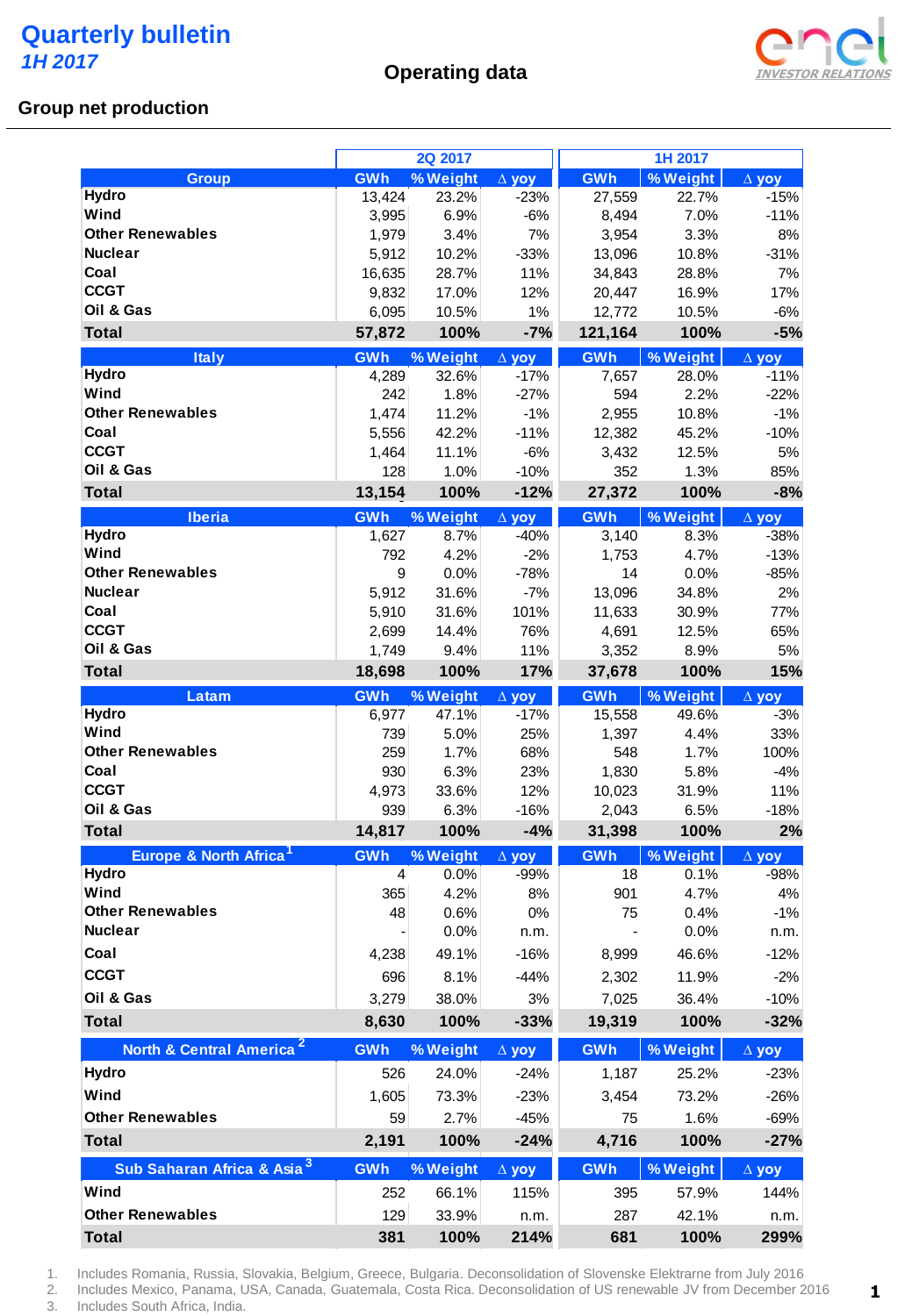

## **Group installed capacity<sup>1</sup>**

|                | Group installed capacity <sup>1</sup> |              |               |                |                          |                          |                                 |                          |                                   |                          |                              |                |              |              |
|----------------|---------------------------------------|--------------|---------------|----------------|--------------------------|--------------------------|---------------------------------|--------------------------|-----------------------------------|--------------------------|------------------------------|----------------|--------------|--------------|
|                |                                       |              |               |                |                          |                          | 1H 2017                         |                          |                                   |                          |                              |                |              |              |
|                |                                       | <b>Italy</b> | <b>Iberia</b> |                | Latam                    |                          | Europe &<br><b>North Africa</b> |                          | North &<br><b>Central America</b> |                          | Sub-Saharan<br>Africa & Asia |                | <b>Total</b> |              |
|                | <b>MW</b>                             | $\Delta$ yoy | <b>MW</b>     | $\Delta$ yov   | <b>MW</b>                | $\Delta$ yoy             | <b>MW</b>                       | $\Delta$ yoy             | <b>MW</b>                         | $\Delta$ yoy             | <b>MW</b>                    | $\Delta$ yoy   | <b>MW</b>    | $\Delta$ yoy |
| Hydro          | 12,418                                | (3)          | 4,764         |                | 9,600                    | 162                      | 19                              | (1,590)                  | 623                               | (241)                    | $\overline{\phantom{0}}$     | $\blacksquare$ | 27,424       | (1,671)      |
| Wind           | 772                                   | 44           | 1,618         | 2              | 0.092                    | 112                      | 741                             | $\overline{\phantom{0}}$ | 2,018                             | (518)                    | 371                          | 199            | 6,612        | (160)        |
| Other Ren.     | 859                                   | (2)          | 14            | (32)           | 792                      | 307                      | 106                             | (28)                     | 204                               | 92                       | 323                          | 165            | 2,298        | 502          |
| <b>Nuclear</b> | $\blacksquare$                        |              | 3,318         | $\blacksquare$ | $\overline{\phantom{0}}$ | $\overline{\phantom{a}}$ | ۰.                              | (1, 814)                 | $\blacksquare$                    | $\overline{\phantom{0}}$ | $\overline{\phantom{0}}$     | ۰              | 3,318        | (1, 814)     |
| Coal           | 6,340                                 | (138)        | 5,168         | ٠              | 835                      | ۰.                       | 3,623                           | (388)                    | $\overline{\phantom{a}}$          | $\blacksquare$           |                              | $\blacksquare$ | 15,965       | (526)        |
| <b>CCGT</b>    | 4,535                                 | 0            | 5.445         | (0)            | 4,240                    | (76)                     | 809                             | (406)                    | $\overline{\phantom{a}}$          | $\blacksquare$           |                              | $\blacksquare$ | 15,028       | (483)        |
| Oil & Gas      | 2,739                                 | 0            | 2,417         | $\blacksquare$ | 2,698                    | 114                      | 4,447                           | (66)                     | $\overline{\phantom{0}}$          | $\blacksquare$           |                              | $\blacksquare$ | 12,300       | 48           |
| <b>Total</b>   | 27,662                                | (98)         | 22.744        | (30)           | 19,256                   | 619                      | 9,744                           | (4,292)                  | 2.845                             | (667)                    | 695                          | 364            | 82.946       | (4, 104)     |

## **Group additional capacity1,2 in 1H 2017**

|              |                          | 1H 2017                  |       |                                 |                                   |                              |                |  |  |
|--------------|--------------------------|--------------------------|-------|---------------------------------|-----------------------------------|------------------------------|----------------|--|--|
| <b>MW</b>    | <b>Italy</b>             | <b>Iberia</b>            | Latam | Europe &<br><b>North Africa</b> | North &<br><b>Central America</b> | Sub-Saharan<br>Africa & Asia | <b>Total</b>   |  |  |
| Hydro        | 3                        | $\,$                     | 10    | -                               | ۰                                 | ۰                            | 13             |  |  |
| Wind         | 55                       |                          |       |                                 |                                   | 36                           | 91             |  |  |
| Other Ren.   |                          | $\overline{\phantom{a}}$ | 287   | ۰                               | 60                                | $\overline{\phantom{a}}$     | 348            |  |  |
| Nuclear      |                          | $\overline{\phantom{a}}$ |       |                                 |                                   | $\overline{\phantom{a}}$     | $\blacksquare$ |  |  |
| Coal         | -                        |                          |       |                                 |                                   | $\overline{\phantom{a}}$     | $\blacksquare$ |  |  |
| <b>CCGT</b>  | -                        |                          |       |                                 |                                   | $\overline{\phantom{a}}$     | $\blacksquare$ |  |  |
| Oil & Gas    | $\overline{\phantom{a}}$ |                          | 46    | ۰                               |                                   | $\overline{\phantom{a}}$     | 46             |  |  |
| <b>Total</b> | 58                       | -                        | 343   | $\blacksquare$                  | 60                                | 36                           | 498            |  |  |

## **Global Infrastructure & Network**

| <b>Electricity distributed</b><br>(TWh) | 1H 2017 | 1H 2016 | $\Delta$ yoy | End users <sup>3</sup> $(mn)$ | 1H 2017 | 1H 2016 | $\Delta$ yoy |
|-----------------------------------------|---------|---------|--------------|-------------------------------|---------|---------|--------------|
| Italy                                   | 110.3   | 110.0   | 0.3%         | Italy                         | 31.5    | 31.6    | $-0.1%$      |
| Iberia                                  | 54.9    | 52.9    | 3.9%         | <i>Iberia</i>                 | 12.1    | 12.0    | 0.8%         |
| Latam                                   | 44.9    | 39.7    | 13.1%        | Latam                         | 18.9    | 15.4    | 22.6%        |
| Europe & North Africa                   | 7.5     | 7.3     | $3.4\%$      | Europe & North Africa         | 2.8     | 2.7     | 1.7%         |
| <b>Total</b>                            | 217.7   | 209.9   |              | 3.7% Total                    | 65.2    | 61.6    | 5.8%         |

#### **Retail**

| <b>Energy sold (TWh)</b> | 1H 2017 | 1H 2016 | $\Delta$ yoy | <b>Power customers (mn)</b> 1H 2017 |         | 1H 2016 | $\Delta$ yoy |
|--------------------------|---------|---------|--------------|-------------------------------------|---------|---------|--------------|
| Italy                    | 49.4    | 45.9    | 7.6%         | Italy                               | 26.4    | 26.8    | $-1.2%$      |
| Iberia                   | 47.2    | 45.7    | 3.2%         | <b>Iberia</b>                       | 10.9    | 11.0    | $-0.8%$      |
| Latam                    | 37.3    | 32.4    | 15.0%        | Latam                               | 18.0    | 15.4    | 17.2%        |
| Europe & North Africa    | 4.9     | 7.0     | $-31.1%$     | Europe & North Africa               | 2.8     | 2.7     | 2.3%         |
| <b>Total</b>             | 138.6   | 131.0   |              | 5.8% Total                          | 58.2    | 55.9    | 4.1%         |
| <b>Gas sold (bmc)</b>    | 1H 2017 | 1H 2016 | $\Delta$ yoy | <b>Gas customers (mn)</b>           | 1H 2017 | 1H 2016 | $\Delta$ yoy |
| Italy                    | 2.9     | 2.6     | 9.9%         | Italy                               | 4.0     | 3.9     | 3.6%         |
| Iberia                   | 3.3     | 3.1     | 6.5%         | <b>Iberia</b>                       | 1.5     | 1.5     | 2.9%         |
| <b>Total</b>             | 6.2     | 5.7     |              | 8.1% Total                          | 5.5     | 5.4     | 3.4%         |

1. Consolidated perimeter excluding managed capacity under JV in US and Italy for 2.2 GW

2. It includes additional capacity from non organic growth<br>3. At the end of the period

At the end of the period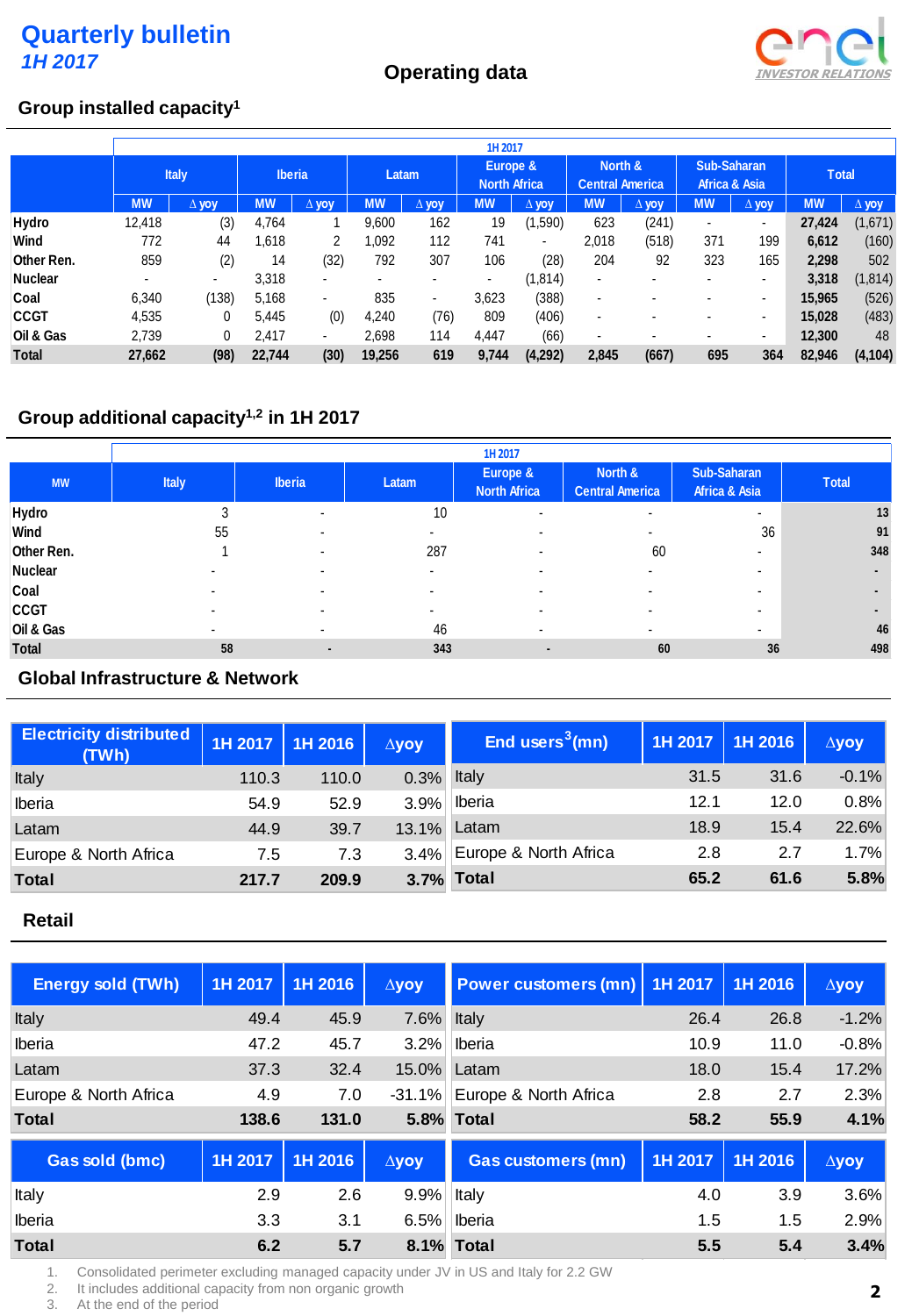#### **Financial data**



#### **Income statement & balance sheet Dividends**<sup>3</sup>

| $\epsilon$ mn             | 1Q 2017 | <b>1Q 2016</b> | $\Delta$ yoy |
|---------------------------|---------|----------------|--------------|
| Revenues                  | 19,366  | 17,872         | 8%           |
| Reported EBITDA*          | 3,914   | 4,017          | $-3%$        |
| Ordinary EBITDA*          | 3,763   | 3,871          | $-3%$        |
| Reported EBIT*            | 2,525   | 2,670          | $-5%$        |
| Ordinary EBIT*            | 2,374   | 2,524          | $-6%$        |
| Rep. Group net income*    | 983     | 939            | 5%           |
| Group net ord. income*    | 943     | 795            | 19%          |
| EPS $(E)$                 | 0.10    | 0.09           | 11%          |
| FFO <sub>1</sub>          | 1,740   | 1,567          | 11%          |
| <b>Total assets</b>       | 154,215 | 155,596        | $-1%$        |
| Assets held for sale*     | 6       | 11             | $-45%$       |
| Shareholder's equity      | 53,900  | 52,575         | 3%           |
| Liabilities held for sale |         |                | 0%           |
| Financial net debt        | 39,282  | 37,553         | 5%           |
| FFO/Net debt*             | 26%     | 28%            | +5 p.p.      |
| Net debt*/Ebitda          | 2.6x    | 2.5x           |              |
| $Capex^2$                 | 1,453   | 1,650          | $-12%$       |
| - Growth                  | 997     | 1,142          | $-13%$       |
| - Maintenance             | 456     | 508            | $-10%$       |

1. FFO: funds from operations after ∆ WC and provisions

2. 1Q 2016 figure includes 103 €mn related to assets held for sale

3. ex-dividend date 23.01.2017 for the interim dividend (0.09 €/sh), next ex-dividend date 24.07.2017

4. Bloomberg / brokers consensus

#### **Rating<sup>4</sup>**

| $\epsilon$ /share | 2016          |              | 2015          |              |  |
|-------------------|---------------|--------------|---------------|--------------|--|
|                   | <b>Amount</b> | $\Delta$ yoy | <b>Amount</b> | $\Delta$ yoy |  |
| Pay-out           | 57%           | $+2 p.p.$    | 55%           | +10 p.p.     |  |
| <b>DPS</b>        | 0.18          | 13%          | 0.16          | 14%          |  |

#### **Valuation data<sup>4</sup>**

|                          | 30/06/2017 | 30/06/2016 | $\Delta$ yoy |
|--------------------------|------------|------------|--------------|
| Share Price $(\epsilon)$ | 4.694      | 3.980      | 17.9%        |
| P/E                      | 13.2       | 11.8       | 12.3%        |
| EV/EBITDA                | 73         | 7.2        | 2.5%         |
| <b>Dividend Yield</b>    | 4.5%       | 4.5%       | $-1.1%$      |

#### **Stock performance (01/01/2017 – 17/07/2017)**



\*Alternative performance indicators not envisaged in the IFRS-EU accounting standards are intended to facilitate the assessment of the Group's performance and financial position. Please refer to the press releases to the related consolidated results for the definition of these indicators.

|                           |               | <b>S&amp;P</b>           |               | <b>Fitch</b>             | <b>Moody's</b>           |                          |  |
|---------------------------|---------------|--------------------------|---------------|--------------------------|--------------------------|--------------------------|--|
|                           | <b>Rating</b> | <b>Outlook</b>           | <b>Rating</b> | <b>Outlook</b>           | <b>Rating</b>            | <b>Outlook</b>           |  |
| Enel                      | <b>BBB</b>    | POS                      | BBB+          | <b>STABLE</b>            | Baa2                     | <b>STABLE</b>            |  |
| <b>Endesa</b>             | <b>BBB</b>    | <b>POS</b>               | BBB+          | <b>STABLE</b>            | <b>WR</b>                |                          |  |
| <b>Enel Americas</b>      | <b>BBB</b>    | <b>STABLE</b>            | <b>BBB</b>    | <b>STABLE</b>            | Baa3                     | <b>STABLE</b>            |  |
| <b>Enel Chile</b>         | BBB+          | <b>STABLE</b>            |               | -                        | -                        |                          |  |
| Enel Dx Rio (Brazil)      | <b>BB</b>     | <b>NEG</b>               |               |                          |                          |                          |  |
| <b>Cochòn (Argentina)</b> |               | $\overline{\phantom{a}}$ | -             | $\overline{\phantom{a}}$ | <b>B3</b>                | <b>POS</b>               |  |
| Emgesa (Colombia)         | <b>BBB</b>    | <b>NEG</b>               | <b>BBB</b>    | <b>STABLE</b>            | $\overline{\phantom{a}}$ | $\overline{\phantom{a}}$ |  |
| <b>Enel Russia</b>        |               | -                        | BB+           | <b>STABLE</b>            | Ba3                      | <b>NEG</b>               |  |
| <b>Italy</b>              | BBB-u         | <b>STABLE</b>            | <b>BBB</b>    | <b>STABLE</b>            | Baa2                     | <b>NEG</b>               |  |
| Spain                     | BBB+          | <b>POS</b>               | BBB+          | <b>STABLE</b>            | Baa2                     | <b>STABLE</b>            |  |
| <b>Chile</b>              | $A+$          | <b>STABLE</b>            | $A+$          | <b>NEG</b>               | Aa3                      | <b>STABLE</b>            |  |
| <b>Brazil</b>             | <b>BB</b>     | Watch neg                | <b>BB</b>     | <b>NEG</b>               | Ba <sub>2</sub>          | <b>NEG</b>               |  |
| Argentina                 | B             | <b>STABLE</b>            | B             | <b>STABLE</b>            | <b>B3</b>                | <b>POS</b>               |  |
| Colombia                  | <b>BBB</b>    | <b>NEG</b>               | <b>BBB</b>    | <b>STABLE</b>            | Baa2                     | <b>STABLE</b>            |  |
| Russia                    | BB+           | <b>POS</b>               | BBB-          | <b>STABLE</b>            | Ba1                      | <b>STABLE</b>            |  |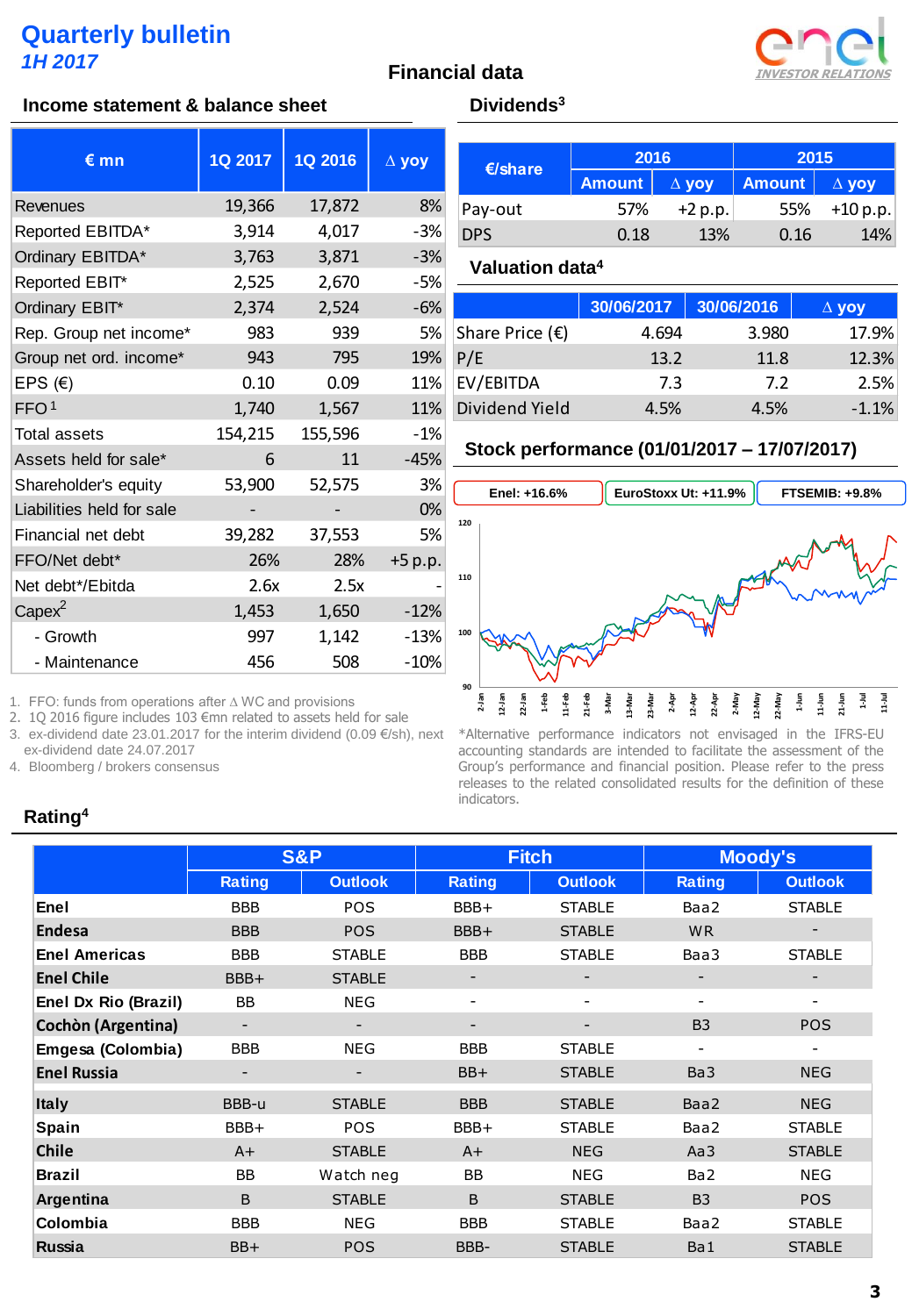

# **Focus on Italy**

| <b>GWh</b>                      | Jan-May<br>2017 | <b>Jan-May</b><br>2016 | $\Delta$ yoy |                     |
|---------------------------------|-----------------|------------------------|--------------|---------------------|
| Hydro                           | 13,939          | 15,862                 | $-12.1%$     | <b>Energy So</b>    |
| Thermo                          | 78,687          | 72,455                 | 8.6%         |                     |
| - Biomass                       | 7,512           | 7,607                  | $-1.2%$      | Regulated N         |
| Geothermal                      | 2,426           | 2,471                  | $-1.8%$      | <b>Free Market</b>  |
| Wind                            | 7,953           | 9,148                  | $-13.1%$     |                     |
| PV                              | 9,864           | 8,705                  | 13.3%        |                     |
| <b>Total net production</b>     | 112,869         | 108,641                | 3.9%         | <b>Power cust</b>   |
| Import                          | 18,107          | 22,232                 | $-18.6%$     |                     |
| Export                          | 2,621           | 2,688                  | $-2.5%$      | Regulated N         |
| <b>Net import</b>               | 15,486          | 19,544                 | $-20.8%$     | <b>Free Market</b>  |
| <b>Pumped storage</b>           | 1,117           | 1,104                  | 1.2%         |                     |
| <b>Electricity demand</b>       | 127,238         | 127,081                | 0.1%         |                     |
| Pool Price (€/MWh) <sup>2</sup> |                 |                        |              |                     |
|                                 |                 |                        | Delta        | $-2016$<br>$-$ 2017 |

## **Italy energy balance<sup>1</sup> Enel Italian retail business**

| <b>Energy Sold (TWh)</b> | 1Н 2017 1Н 2016   △ уоу |       |         |
|--------------------------|-------------------------|-------|---------|
| <b>Regulated Market</b>  | 21.4                    | -22.6 | $-5.6%$ |
| Free Market              | 28.0                    | 23.3  | 20.3%   |

| Power customers (mn) 1H 2017   1H 2016 $\vert \Delta$ yoy |      |      |       |
|-----------------------------------------------------------|------|------|-------|
| <b>Regulated Market</b>                                   | 18.9 | 20.1 | -5.9% |
| <b>Free Market</b>                                        | 7.5  | 67   | 13.0% |

## **Pool Price (€/MWh) 2**





1. Source: Terna

2. Source: GME

3. Net of own consumption and pumped storage. Renewables includes Biomass. Source TERNA.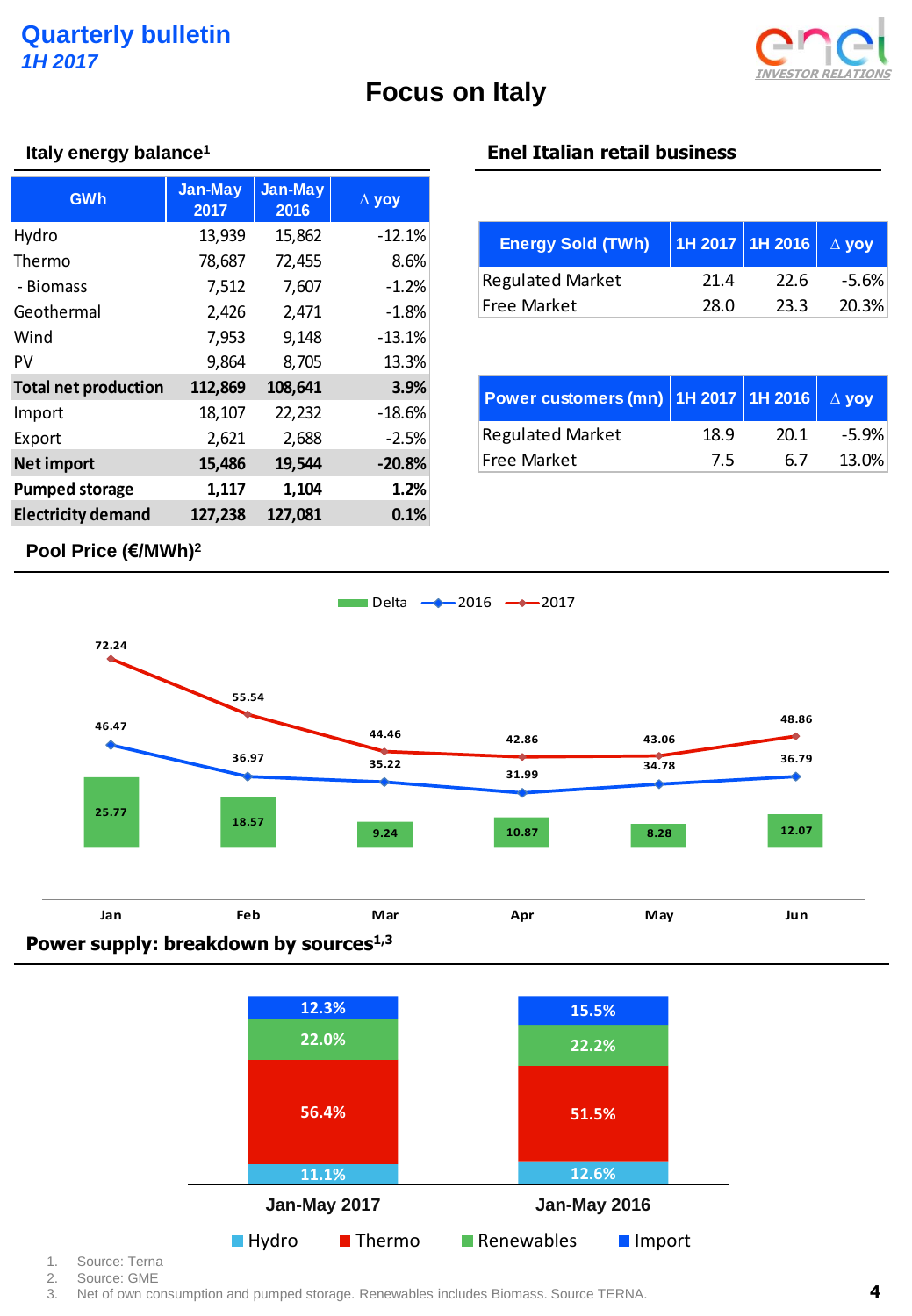**ESG: Enel ranking<sup>1</sup>**





## **Corporate events**

*SIGNIFICANT EVENTS:* **[https://www.enel.com/content/dam/enel-common/press/en/1666746-1\\_PDF-1.pdf](https://www.enel.com/content/dam/enel-common/press/en/1666746-1_PDF-1.pdf)**

**July 27th, 2017: half year financial report at June 30th, 2017 November 8th, 2017: interim financial report at September 30th, 2017.** 

*PRESS RELEASES <sup>2</sup>:* **<https://www.enel.com/en/media/press-releases.economico.html>**

June 16, 2017 - [MERGER BY INCORPORATION OF ENEL SOUTH AMERICA INTO ENEL](https://www.enel.com/en/media/press/d201706-merger-by-incorporation-of-enel-south-america-into-enel.html)

June 15, 2017 - [ENEL BOARD OF DIRECTORS APPOINTS COMMITTEES](https://www.enel.com/en/media/press/d201706-enel-board-of-directors-appoints-committees.html)

June 14, 2017 - [ENEL ENTERS RUSSIAN RENEWABLE SECTOR WITH 291 MW OF WIND CAPACITY AWARDED](https://www.enel.com/en/media/press/d201706-enel-enters-russian-renewable-sector-with-291-mw-of-wind-capacity-awarded.html)

May 29, 2017 - [ENEL SIGNS TAX EQUITY AGREEMENT FOR 300 MW ROCK CREEK WIND PROJECT IN THE USA](https://www.enel.com/en/media/press/d201705-enel-signs-tax-equity-agreement-for-300-mw-rock-creek-wind-project-in-the-usa.html)

May 23, 2017 - ENEL FINANCE INTERNATIONAL PLACES BIGGEST EVER US BOND BACKED BY AN ITALIAN CORPORATE TOTALLING 5 BILLION US DOLLARS

May 17, 2017 - [ENEL TO INVEST FURTHER IN SPANISH RENEWABLE SECTOR WITH 540 MW OF WIND CAPACITY AWARDED](https://www.enel.com/en/media/press/d201705-enel-to-invest-further-in-spanish-renewable-sector-with-540-mw-of-wind-capacity-awarded.html)

May 12, 2017 - [ENEL'S NET ORDINARY INCOME UP 18.6% IN 1Q 2017 DUE TO LOWER FINANCIAL EXPENSES AND REDUCED IMPACT](https://www.enel.com/en/media/press/d201705-enels-net-ordinary-income-up-186-in-1q-2017-due-to-lower-financial-expenses-and-reduced-impact-from-minorities-.html)  **FROM MINORITIES** 

May 9, 2017 - [ENEL STARTS CONSTRUCTION OF NEW 298 MW WIND PROJECT IN THE UNITED STATES](https://www.enel.com/en/media/press/d201705-enel-starts-construction-of-new-298-mw-wind-project-in-the-united-states-.html)

May 5, 2017 - [ENEL: THE NEW BOARD OF DIRECTORS CONFIRMS FRANCESCO STARACE AS CHIEF EXECUTIVE OFFICER AND GENERAL](https://www.enel.com/en/media/press/d201705-enel-the-new-board-of-directors-confirms-francesco-starace-as-chief-executive-officer-and-general-manager.html)  MANAGER

May 4, 2017 - ENEL [SHAREHOLDERS' MEETING APPROVES 2016 FINANCIAL STATEMENTS AND APPOINTS NEW BOARD OF](https://www.enel.com/en/media/press/d201705-enel-shareholders-meeting-approves-2016-financial-statements-and-appoints-new-board-of-directors-confirming-patrizia-grieco-as-chairman.html)  DIRECTORS, CONFIRMING PATRIZIA GRIECO AS CHAIRMAN

April 28, 2017 - [ENEL PUBLISHES 2017 FIRST QUARTER GROUP OPERATING DATA REPORT](https://www.enel.com/en/media/press/d201704-enel-publishes-2017-first-quarter-group-operating-data-report.html)